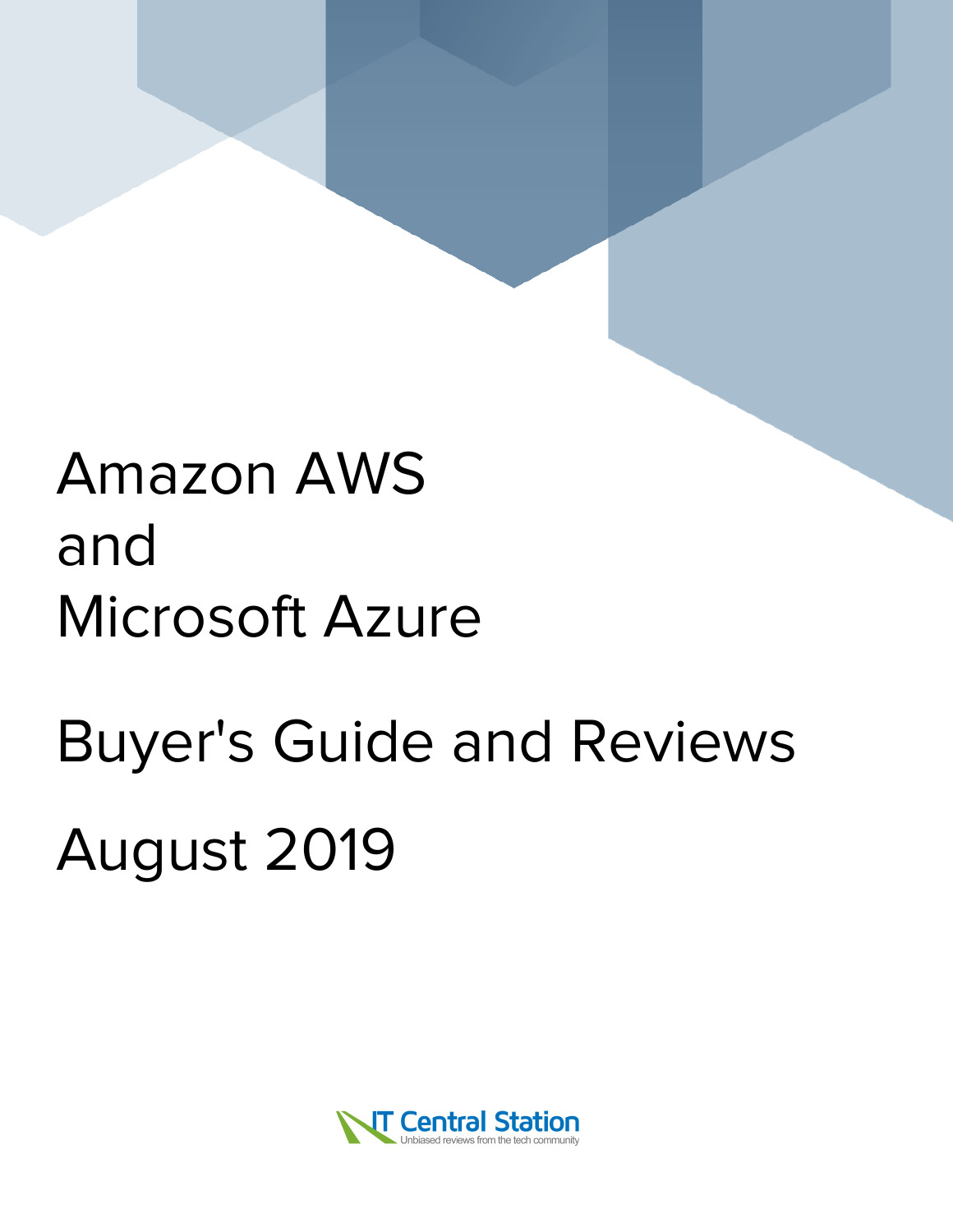## Get a custom version of this report...personalized for you!

Thanks for downloading this IT Central Station report.

Note that this is a generic report based on reviews and opinions from the entire IT Central Station community. We offer a **[customized report](https://www.itcentralstation.com/categories/infrastructure-as-a-service-clouds-iaas/shortlist?tid=pdf_comp_18968-19368)** personalized for you based on:

- Your industry
- Company size
- Which solutions you're already considering

It includes recommendations for you based on what other people like you are researching and using.

It takes 2-3 minutes to get the report using our shortlist builder wizard. We recommend it!

[Get your personalized report here.](https://www.itcentralstation.com/categories/infrastructure-as-a-service-clouds-iaas/shortlist?tid=pdf_comp_18968-19368)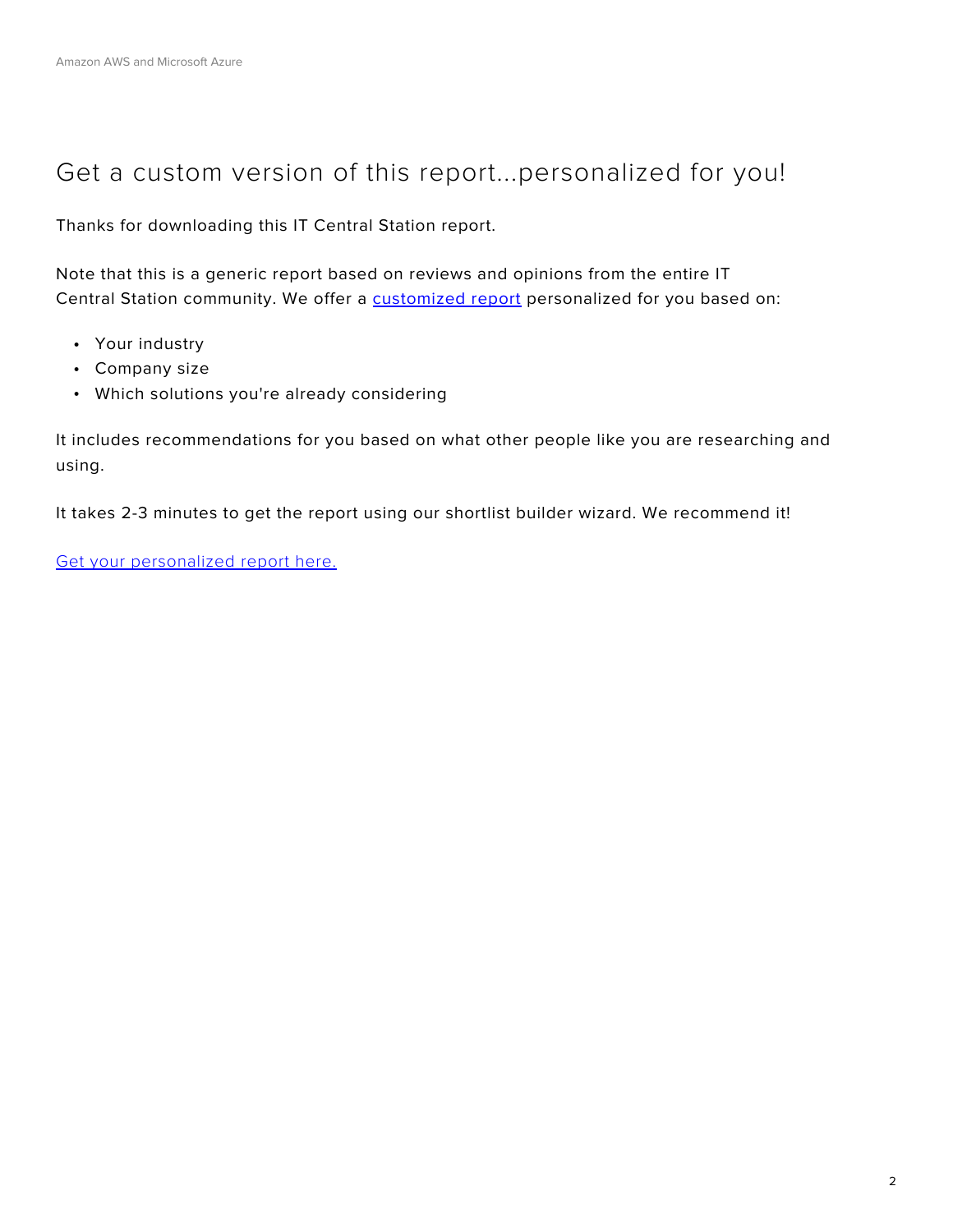## **Contents**

| Overview                                                        | 4                 |
|-----------------------------------------------------------------|-------------------|
| Top Review by Topic of Amazon AWS and Microsoft Azure           | $5-7$             |
| <b>Vendor Directory</b>                                         | 8                 |
| Top Infrastructure as a Service Clouds (IaaS) Vendors, Weighted | $9 - 10$          |
| Top 5 Solutions by Ranking Factor                               | 11                |
| About This Report and IT Central Station                        | $12 \overline{ }$ |

<sup>© 2019</sup> IT Central Station

To read more reviews please visit https://www.itcentralstation.com/products/comparisons/amazon-aws\_vs\_microsoft-azure?tid=pdf\_comp\_18968-19368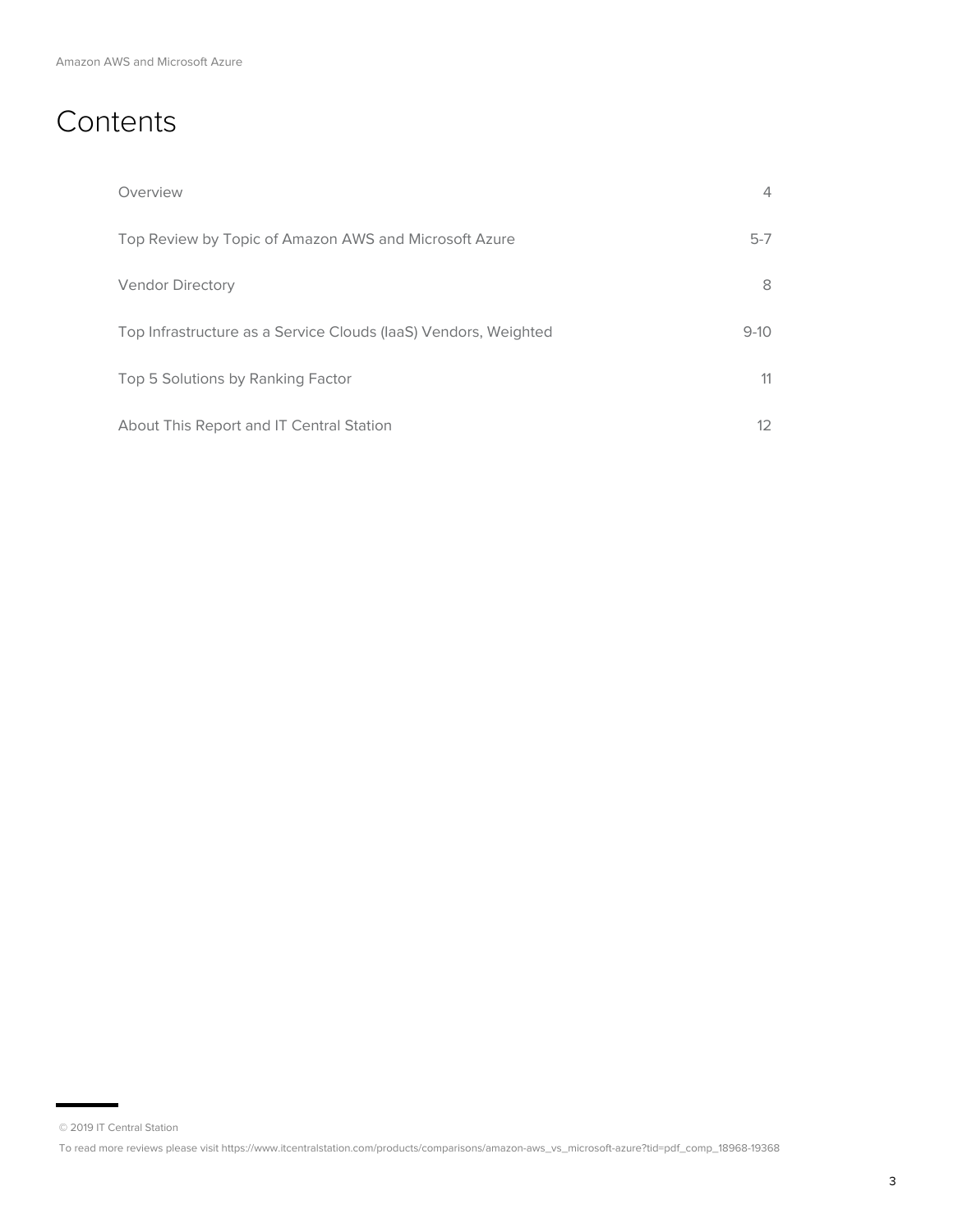## Overview

SAMPLE **CUSTOMERS** 

COMPARISONS

TOP INDUSTRIES, BASED ON **REVIEWERS**\*

REVIEWERS\*

TOP



Nasdaq.

OVERVIEW Amazon Web Services (AWS), is a collection of

cloud computing services, also called web

capacity more quickly and more...

[IBM Cloud vs. Amazon AWS](https://www.itcentralstation.com/products/comparisons/amazon-aws_vs_ibm-cloud?tid=pdf_comp_18968-19368) Compared 17% of the time

Compared 11% of the time

Non Tech Company ... 8% Comms Service Provider ... 8%

Pinterest, General Electric, Pfizer, Netflix, and

[Oracle Cloud Platform vs. Amazon AWS](https://www.itcentralstation.com/products/comparisons/amazon-aws_vs_oracle-cloud-platform?tid=pdf_comp_18968-19368)

[Google Firebase vs. Amazon AWS](https://www.itcentralstation.com/products/comparisons/amazon-aws_vs_google-firebase?tid=pdf_comp_18968-19368) Compared 10% of the time

services, that make up a cloud-computing platform offered by Amazon.com. These services operate from 12 geographical regions across the world. The most central and well-known of these services arguably include Amazon Elastic Compute Cloud, also known as "EC2", and Amazon Simple Storage Service, also known as "S3". Amazon markets AWS as a service to provide large computing



Windows Azure is Microsoft's cloud platform where developers can create, deploy, and maintain their apps. This cloud application platform allows developers to concentrate on the actual applications, while it takes care of all the elements behind the apps. Windows Azure offers open across multiple frameworks,languages, and tools. It is fully scalable, localized in that it is hosted globally in many datacenters, and has widespread capabilities are, catering for all elements of application...

BMW, Toyota, easyJet, NBC Sports, HarperCollins, Aviva, TalkTalk Business, Avanade, and Telenor.

#### [Heroku vs. Microsoft Azure](https://www.itcentralstation.com/products/comparisons/heroku_vs_microsoft-azure?tid=pdf_comp_18968-19368) Compared 20% of the time

[Oracle Cloud Platform vs. Microsoft Azure](https://www.itcentralstation.com/products/comparisons/microsoft-azure_vs_oracle-cloud-platform?tid=pdf_comp_18968-19368) Compared 19% of the time

#### [SAP Cloud Platform vs. Microsoft Azure](https://www.itcentralstation.com/products/comparisons/microsoft-azure_vs_sap-cloud-platform?tid=pdf_comp_18968-19368) Compared 10% of the time

Media Company ... 6% Manufacturing Company ... 12% Retailer ... 12% Software R&D Company ... 18%

Transportation Company ... 8% Media Company ... 12% Comms Service Provider ... 13% Financial Services Firm ... 14%

201-1000 Employees ... 9% 1001+ Employees ... 35% 1-200 Employees ... 56%

| 11 L V I L V V L I 1 J  | Manufacturing Company  15%<br>Software R&D Company  15%                                |
|-------------------------|----------------------------------------------------------------------------------------|
| TOP INDUSTRIES.         | Non Tech Company  8%                                                                   |
| <b>BASED ON</b>         | University  14%                                                                        |
| <b>COMPANIES</b>        | Financial Services Firm  14%                                                           |
| <b>READING REVIEWS*</b> | Marketing Services Firm  19%                                                           |
| <b>COMPANY SIZE,</b>    | 201-1000 Employees  11%                                                                |
| RASED ON                | $\mathbf{1} \cap \mathbf{1}$ $\mathbf{1} \cap \mathbf{1}$ $\mathbf{1} \cap \mathbf{1}$ |

COMPANY SIZE, BASED ON COMPANIES READING REVIEWS\* 1-200 Employees ... 35% 201-1000 Employees ... 6% 1001+ Employees ... 58%

\* Data is based on the aggregate profiles of IT Central Station Users researching this solution.

1001+ Employees ... 38% 1-200 Employees ... 52%

<sup>© 2019</sup> IT Central Station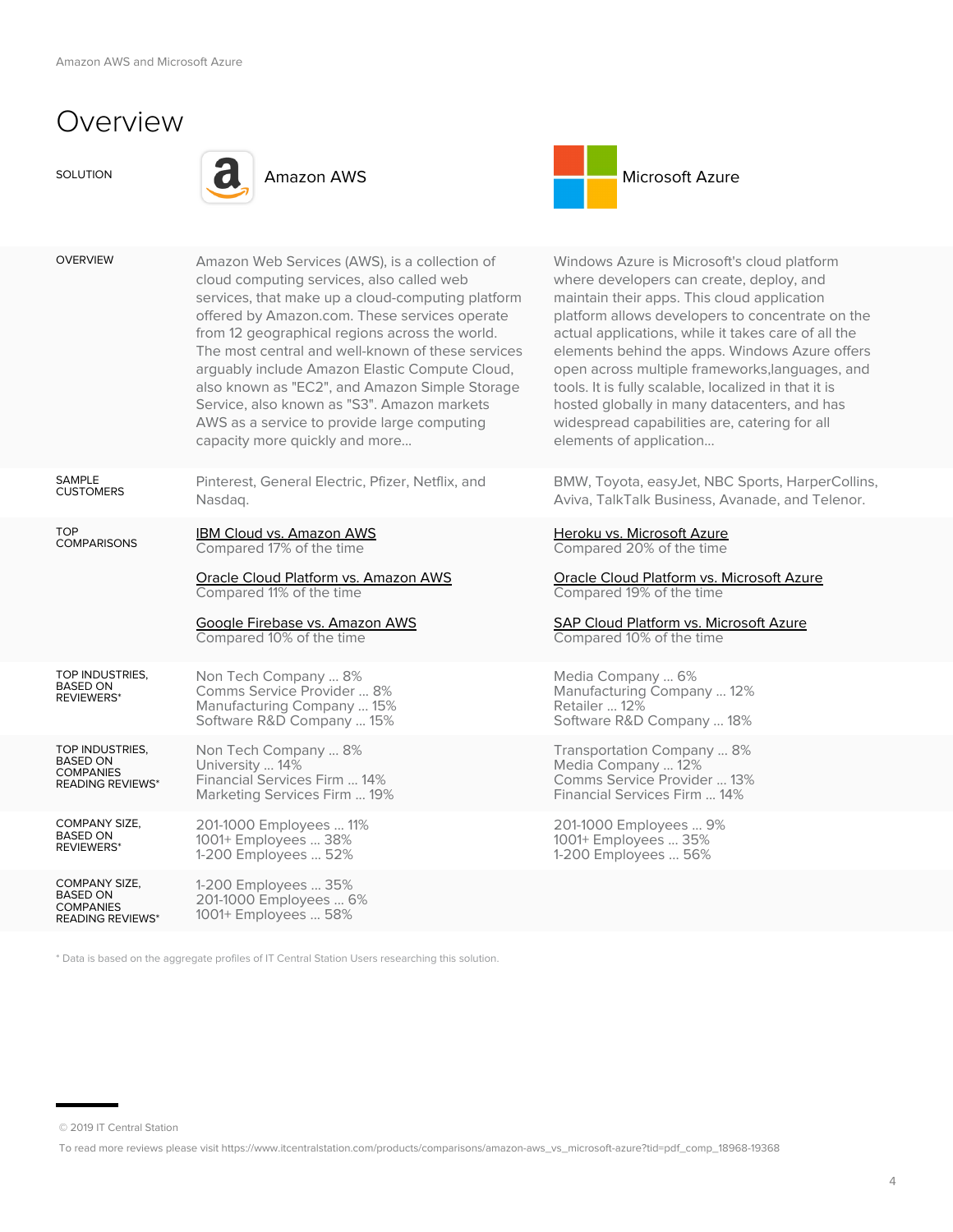## Top Reviews by Topic



VALUABLE



Bidding on instances with dynamic pricing. So, I can do something that is not critical in terms of speed, like a production system, but testing and bid at an uber low price, and I will usually get what I want. [\[Full Review\]](https://www.itcentralstation.com/product_reviews/amazon-aws-review-47703-by-brian-corbell?tid=pdf_comp_18968-19368)



Joseph Matthew

Serverless computing: This can be more costefficient just regarding computing resources than renting or purchasing a fixed quantity of servers, which involves periods of underutilization or nonuse. It can even be more cost-efficient than provisioning an autoscaling group, because even autoscaling groups are typically designed to have underutilization to allow time for new instances to start up. Also, a serverless architecture means developers and operations specialists do not need to spend time... [\[Full Review\]](https://www.itcentralstation.com/product_reviews/amazon-aws-review-49427-by-joseph-matthew?tid=pdf_comp_18968-19368)



\* It's pay-as-you-go. \* It has a breadth of solutions for databases, data mining, AI. \* They release new solutions almost every quarter and you don't get that kind of innovation from an enterprise company. [\[Full Review\]](https://www.itcentralstation.com/product_reviews/amazon-aws-review-51614-by-ajay-mendez?tid=pdf_comp_18968-19368)





Rodrigo Ramele

The time-to-market. Once you master the technology, you can create running, mobile backends in a few weeks. Additionally, it easily enables integration with legacy environments (like connecting to existing servers). **[Full Review]** 



Azure Active Directory, Azure VMs, Azure network security groups (NSG), and monitoring endpoints across different regions to check how your platform operates from different geographic locations. Azure backups are another feature which are quite useful, especially since they allow us to backup our Azure VMs and our on-premise servers. Data can be backed up to Azure, saving time, space, and using clunky tapes to restore data, when needed. [\[Full Review\]](https://www.itcentralstation.com/product_reviews/microsoft-azure-review-49713-by-edgar-parra?tid=pdf_comp_18968-19368)



PeterSimonsen

Update two years later.... Microsoft Azure continue to expand its Platform as a Service value and has set itself apart from other cloud providers that are focused on the IaaS world. If you are a Microsoft house e.g. Visual Studio, .Net, Xamarin, O365, Windows Server or Windows Users this is a clear winner. It is easy to expand you in-house, in-data center knowledge into the cloud and Microsoft's enablement of hybrid/spanning on-premise with Cloud makes transitions easy. In general, the entire su... [\[Full Review\]](https://www.itcentralstation.com/product_reviews/microsoft-azure-review-43574-by-petersimonsen?tid=pdf_comp_18968-19368)

<sup>© 2019</sup> IT Central Station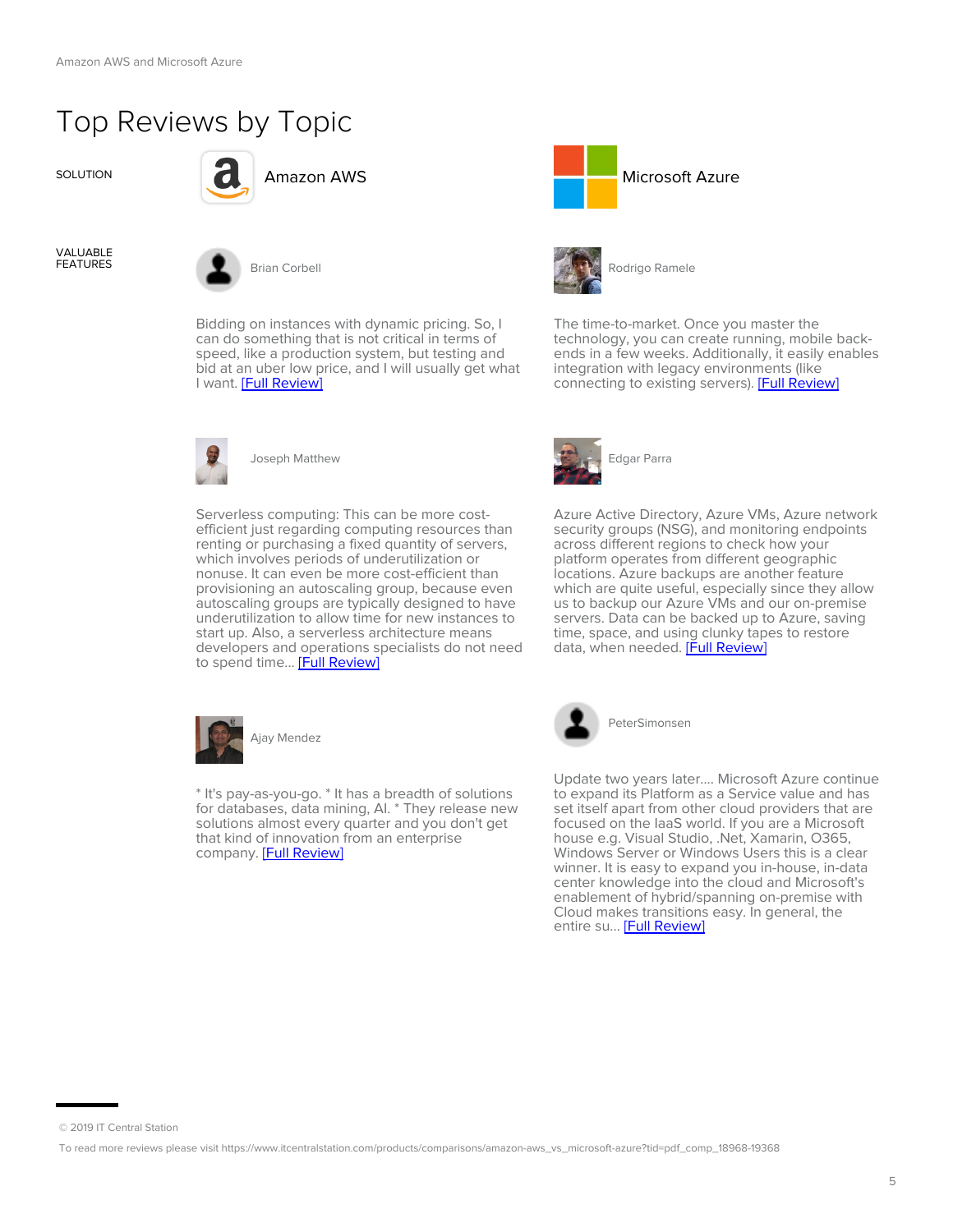## Top Reviews by Topic



IMPROVEMENTS TO MY



It improves the speed for us to access vendors, etc. AWS is extremely slow over the internet. Where we have GigE fiber over dedicated OC48 links, and when ping times to Dallas, TX from San Francisco is 30ms RTT on average, AWS is always 20ms higher. To AWS East, it is 70-110ms RTT, and the data transfer almost seems throttled. So I spun up an instance, made a BRAS image, like how DSL customers access the internet, and set up a peer with AWS to transfer data privately, then publicly from our inst... [\[Full Review\]](https://www.itcentralstation.com/product_reviews/amazon-aws-review-47703-by-brian-corbell?tid=pdf_comp_18968-19368)



Joseph Matthew

AWS helped us reduce costs from CapEx to OpEx. Some of the introduced one-year and three-year reservations helped us reduce costs early on. With time, we learned how to minimize our at REST capacity, allowing us to scale up and scale down in near seconds. [\[Full Review\]](https://www.itcentralstation.com/product_reviews/amazon-aws-review-49427-by-joseph-matthew?tid=pdf_comp_18968-19368)



With the pay-as-you-go model, we don't have to predict future IT needs. We can just scale up as we want. That helps with a lot of agility in deploying stuff in our IT infrastructure. [\[Full](https://www.itcentralstation.com/product_reviews/amazon-aws-review-51614-by-ajay-mendez?tid=pdf_comp_18968-19368) [Review\]](https://www.itcentralstation.com/product_reviews/amazon-aws-review-51614-by-ajay-mendez?tid=pdf_comp_18968-19368)





Rodrigo Ramele

When mobile is a necessity for an already-running corporate system, you do not want to lose time setting up a whole new environment and platform. You need something that can help you easily put in place all the scaffolding you need, and concentrate on the business solution that you are providing. Azure does this. **[\[Full Review\]](https://www.itcentralstation.com/product_reviews/microsoft-azure-review-50504-by-rodrigo-ramele?tid=pdf_comp_18968-19368)** 



Azure is a platform which allows our organization to be agile. It very quickly provisions servers, infrastructure, and apps on the fly and complies with security requirements and data safety. **[Full** [Review\]](https://www.itcentralstation.com/product_reviews/microsoft-azure-review-49713-by-edgar-parra?tid=pdf_comp_18968-19368)



Creating VMs for development has been huge since we ran out of resources locally. Creating Hybrid solutions provides us with greater confidence in higher availability. Storage has made remote access to files much more painless and easy. Using SSO has also been great reducing the number of passwords and locations required to use them. [\[Full Review\]](https://www.itcentralstation.com/product_reviews/microsoft-azure-review-33732-by-aaron-krytus?tid=pdf_comp_18968-19368)

<sup>© 2019</sup> IT Central Station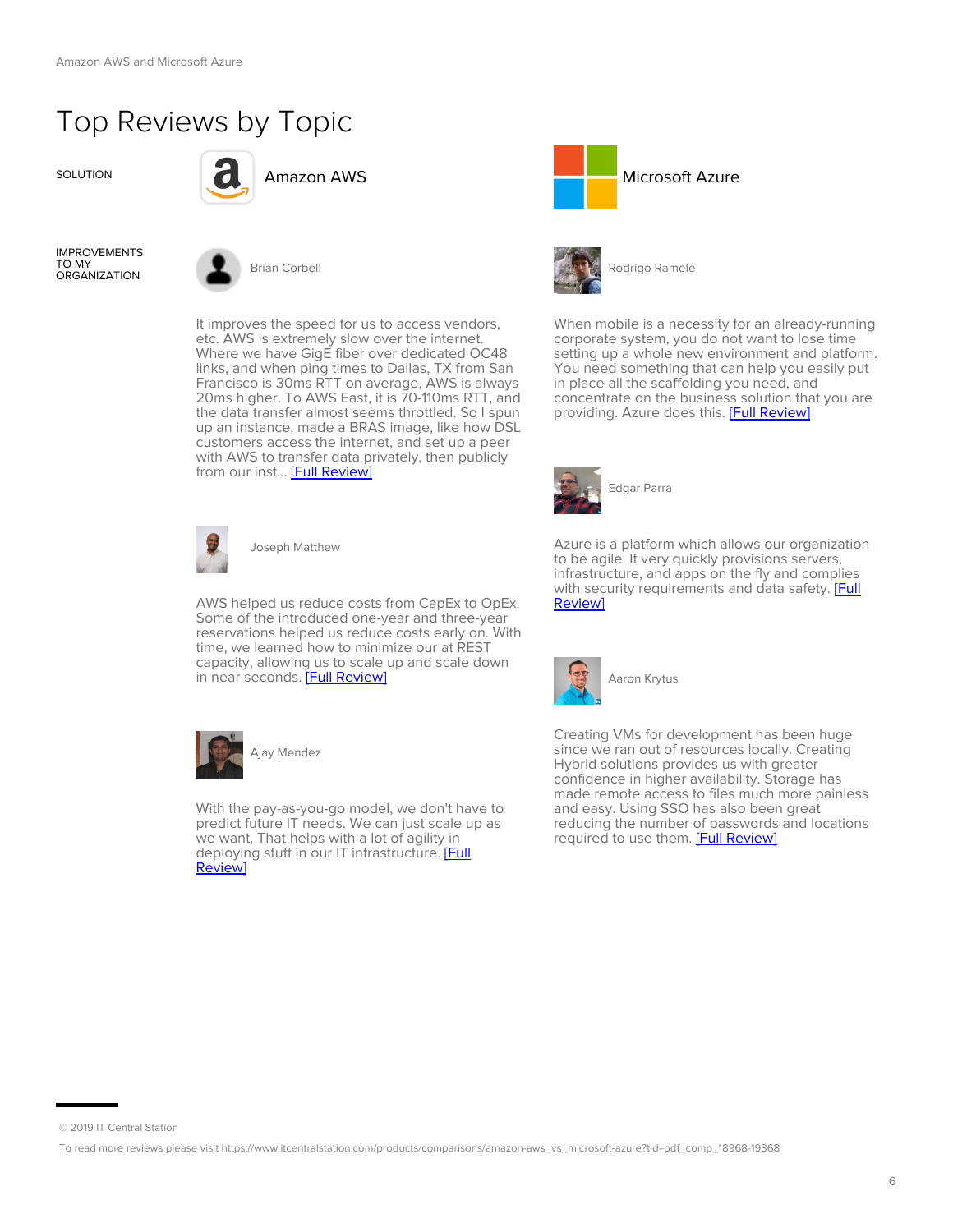## Top Reviews by Topic



ROOM FOR



The network is way overloaded. Comcast is overloaded. So between the two, it sucks. I am used to Level (3) or Verizon/Alter.net AS701 with fabulous ping times and throughput, where I click something and it works. It is the problem with the nomenclature of SDN [software defined networking] as engineers today do not understand networking, TCP/IP, or anything. I was 18 during the .com bust, but I remember accessing tools, as I worked for a Global ISP NTT, which owned Verio, the largest webhost at t... [\[Full Review\]](https://www.itcentralstation.com/product_reviews/amazon-aws-review-47703-by-brian-corbell?tid=pdf_comp_18968-19368)



Joseph Matthew

AWS Marketplace: Somehow Amazon associated their marketplace as a place to find images of various installs (preconfigured software) and was late in the game enabling and promoting SaaSbased solutions. Thus, the AWS marketplace has near zero awareness in the mind of the prospect to find solutions to various problems plaguing them. [\[Full Review\]](https://www.itcentralstation.com/product_reviews/amazon-aws-review-49427-by-joseph-matthew?tid=pdf_comp_18968-19368)



There's not specific things for improvement but that being said, they can improve the overall process and features of the product and to enhancement the stability. [\[Full Review\]](https://www.itcentralstation.com/product_reviews/amazon-aws-review-55292-by-ahmed-poshi?tid=pdf_comp_18968-19368)





Azure ARM console can be a bit overwhelming at the beginning. If you are not aware of costs, pricing, etc., you can end up with a hefty bill. However, I found that the Azure price calculator is a valuable tool to use before starting to deploy VMs in Azure. This tool will give you an overview of the costs you should expect on a monthly, quarterly or yearly basis. **[\[Full Review\]](https://www.itcentralstation.com/product_reviews/microsoft-azure-review-49713-by-edgar-parra?tid=pdf_comp_18968-19368)** 



Aaron Krytus

Pricing is very difficult to guesstimate. With so many a la carte options and individual pricing it can be a hassle to understand. I constantly need to go over the report to find out where I can save money and what is eating up the monthly costs. [\[Full Review\]](https://www.itcentralstation.com/product_reviews/microsoft-azure-review-33732-by-aaron-krytus?tid=pdf_comp_18968-19368)



I would like to have more certified servers for SAP. Our customers need an easier interface to manage Azure. They don't have people who have cloud knowledge. The knowledge group is taking time and they use our services to manage the cloud data. Azure is built for auto services but it's not easy. The interface is not easy to use. I'd like to see them develop a better interface and more graphical information about the resource and the consumer. There's a machine, the server. The smallest machine t... [\[Full Review\]](https://www.itcentralstation.com/product_reviews/microsoft-azure-review-54891-by-roberto-rubio?tid=pdf_comp_18968-19368)

<sup>© 2019</sup> IT Central Station

To read more reviews please visit https://www.itcentralstation.com/products/comparisons/amazon-aws\_vs\_microsoft-azure?tid=pdf\_comp\_18968-19368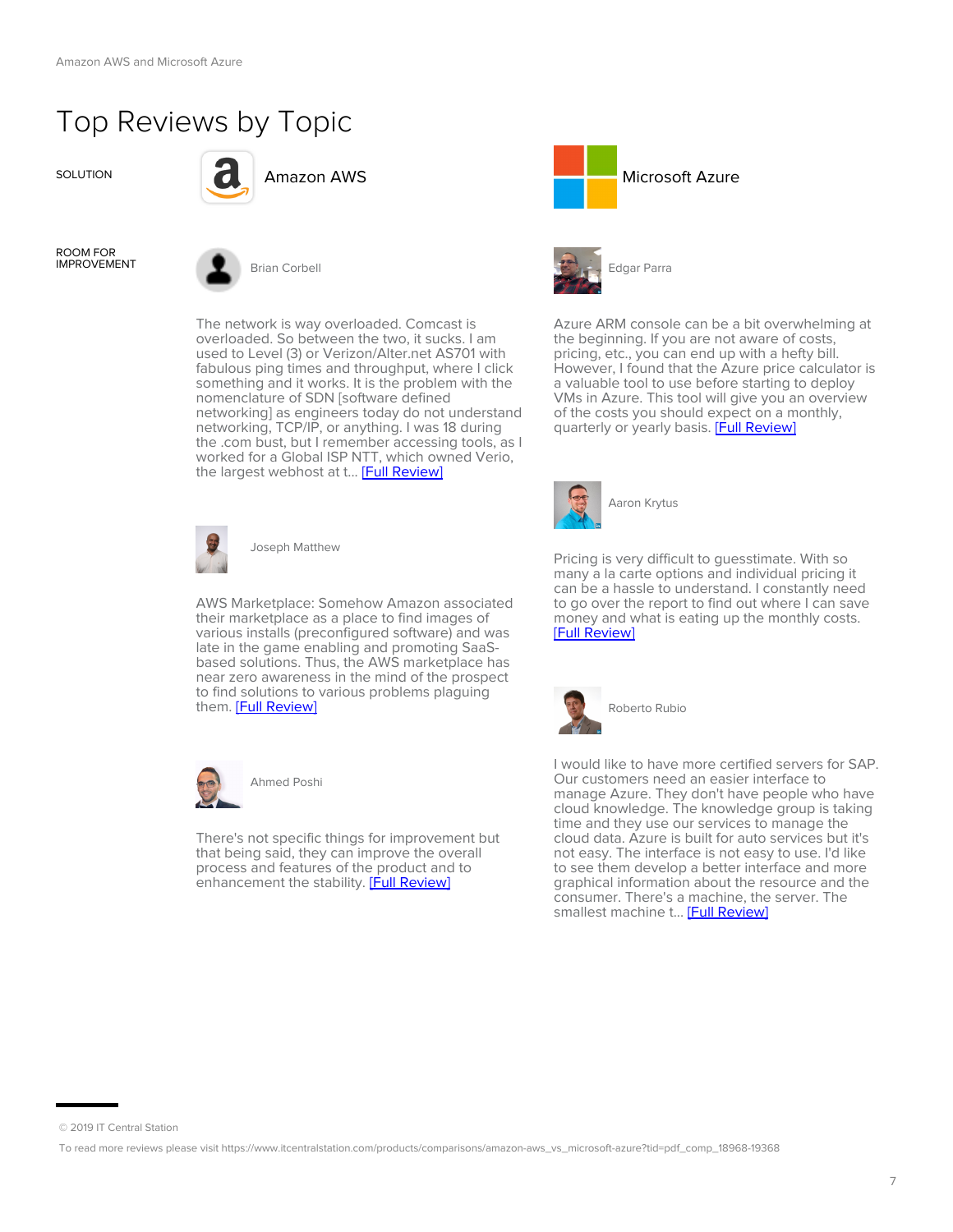## Vendor Directory

| <b>Alibaba</b>          | Alibaba Cloud                         |
|-------------------------|---------------------------------------|
| Amazon                  | <b>Amazon AWS</b>                     |
| Anexinet                | Anexinet Infrastructure Automation    |
| <b>Neverfail</b>        | Artisan Infrastructure                |
| AT&T                    | AT&T Synaptic                         |
| <b>Bigstep</b>          | <b>Bigstep Metal Cloud</b>            |
| <b>BitRefinery</b>      | <b>BitRefinery</b>                    |
| <b>Bluelock</b>         | <b>Bluelock laaS Cloud</b>            |
| BT                      | <b>BT</b> laaS                        |
| <b>QTS Data Centers</b> | Carpathia laaS Cloud                  |
| <b>CenturyLink</b>      | CenturyLink Cloud                     |
| CenturyLink             | CenturyLink Symphony                  |
| <b>City Network</b>     | City Network City Cloud               |
| <b>ClearDATA</b>        | ClearDATA                             |
| Cloudee.eu              | Cloudee.eu [EOL]                      |
| Connectria              | Connectria laaS Cloud                 |
| <b>DXC Technology</b>   | <b>CSC CloudCompute</b>               |
| <b>DXC Technology</b>   | <b>CSC CloudLab</b>                   |
| <b>Datapipe</b>         | Datapipe                              |
| <b>DigitalOcean</b>     | DigitalOcean                          |
| <b>ElasticHosts</b>     | ElasticHosts                          |
| Faction                 | <b>Faction Cloud</b>                  |
| <b>Flexiant</b>         | <b>Flexiant Extility</b>              |
| Fujitsu                 | <b>FUJITSU Cloud Service S5</b>       |
| <b>Datapipe</b>         | GoGrid                                |
| Google                  | Google Compute Engine                 |
| Google                  | Google Firebase                       |
| <b>HOSTING</b>          | <b>HOSTING Cloud Enterprise</b>       |
| <b>IBM</b>              | IBM Cloud Infrastructure as a Service |
| iland                   | iland                                 |
|                         |                                       |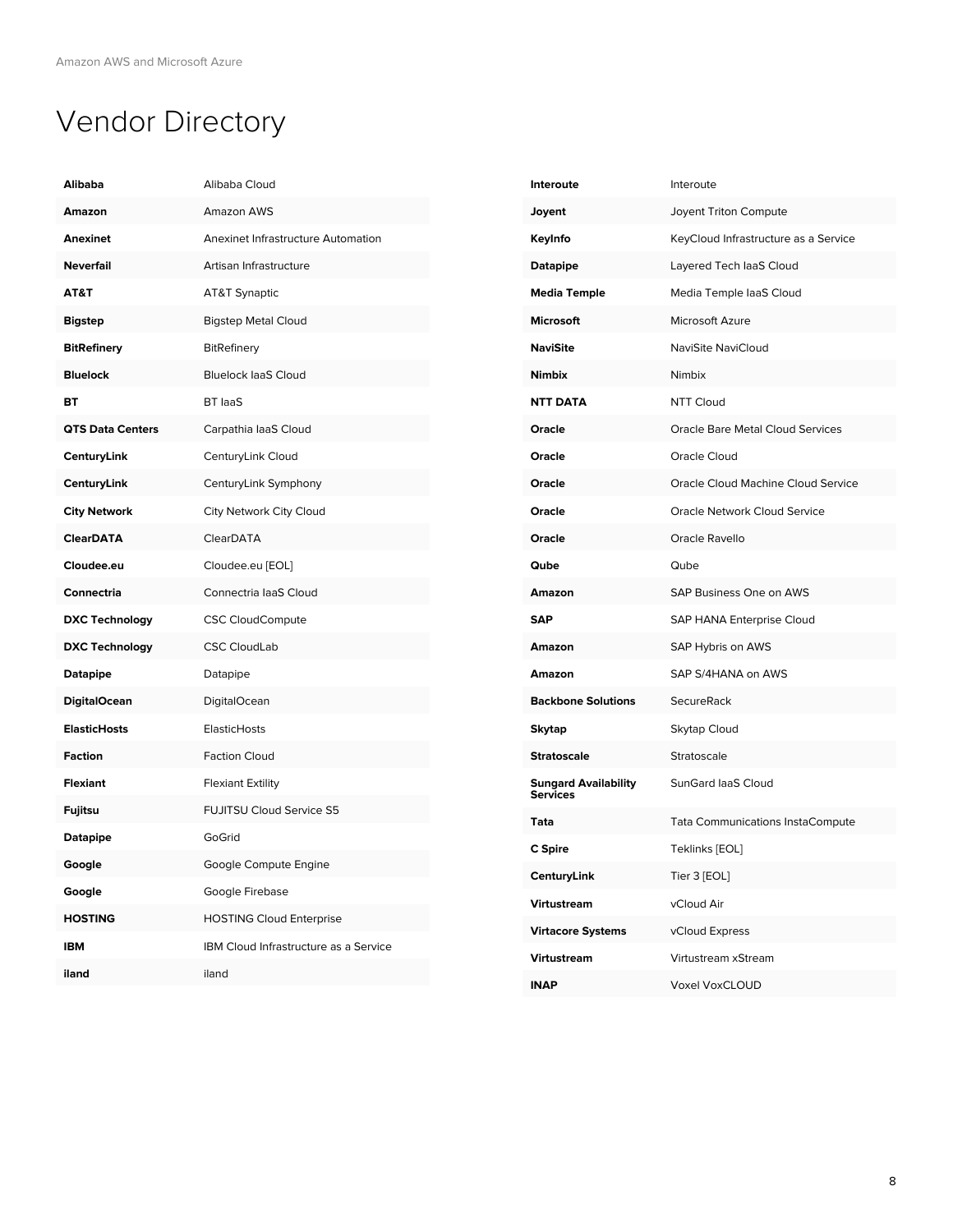## Top Infrastructure as a Service Clouds (IaaS) Vendors, Weighted

Over professionals have used IT Central Station research. Here are the top vendors based on product reviews, ratings, and comparisons. All reviews and ratings are from real users, validated by our triple authentication process.

#### **Chart Key**



#### **Bar length**

The total ranking of a product (i.e. bar length) is based on a weighted aggregate ranking of that product's Views (weighting factor = 17.5%), Comparisons (17.5%), Reviews (17.5%), Followers (17.5%), and Average Rating (30%). Reviews and ratings by resellers are excluded from the rankings. For each ranking factor, the score (i.e. bar segment length) is calculated as a product of the weighting factor and its position for that ranking factor. For example, if a product has 80% of the number of reviews compared to the product with the most reviews in its category, then the product's bar length for reviews would be 17.5% (weighting factor) \* 80%.

#### 1 Amazon AWS

|   | <b>72,749 views</b>    | 33,411 comparisons     | <b>16</b> reviews | 283 words/review          | 8.8 average rating         |  |
|---|------------------------|------------------------|-------------------|---------------------------|----------------------------|--|
| 2 | <b>Microsoft Azure</b> |                        |                   |                           |                            |  |
|   |                        |                        |                   |                           |                            |  |
|   | <b>61,322 views</b>    | 27,397 comparisons     | <b>18</b> reviews | <b>507</b> words/review   | 8.7 average rating         |  |
| 3 | Google Compute Engine  |                        |                   |                           |                            |  |
|   |                        |                        |                   |                           |                            |  |
|   | <b>1,526 views</b>     | <b>597</b> comparisons | 2 reviews         | <b>648</b> words/review   | <b>10.0</b> average rating |  |
| 4 | Google Firebase        |                        |                   |                           |                            |  |
|   |                        |                        |                   |                           |                            |  |
|   | <b>9,936</b> views     | 7,737 comparisons      | 1 reviews         | <b>136</b> words/review   | 9.0 average rating         |  |
| 5 | vCloud Air             |                        |                   |                           |                            |  |
|   |                        |                        |                   |                           |                            |  |
|   | <b>2,567 views</b>     | 433 comparisons        | 1 reviews         | <b>1,070</b> words/review | 8.0 average rating         |  |
|   |                        |                        |                   |                           |                            |  |

<sup>© 2019</sup> IT Central Station

To read more reviews please visit https://www.itcentralstation.com/products/comparisons/amazon-aws\_vs\_microsoft-azure?tid=pdf\_comp\_18968-19368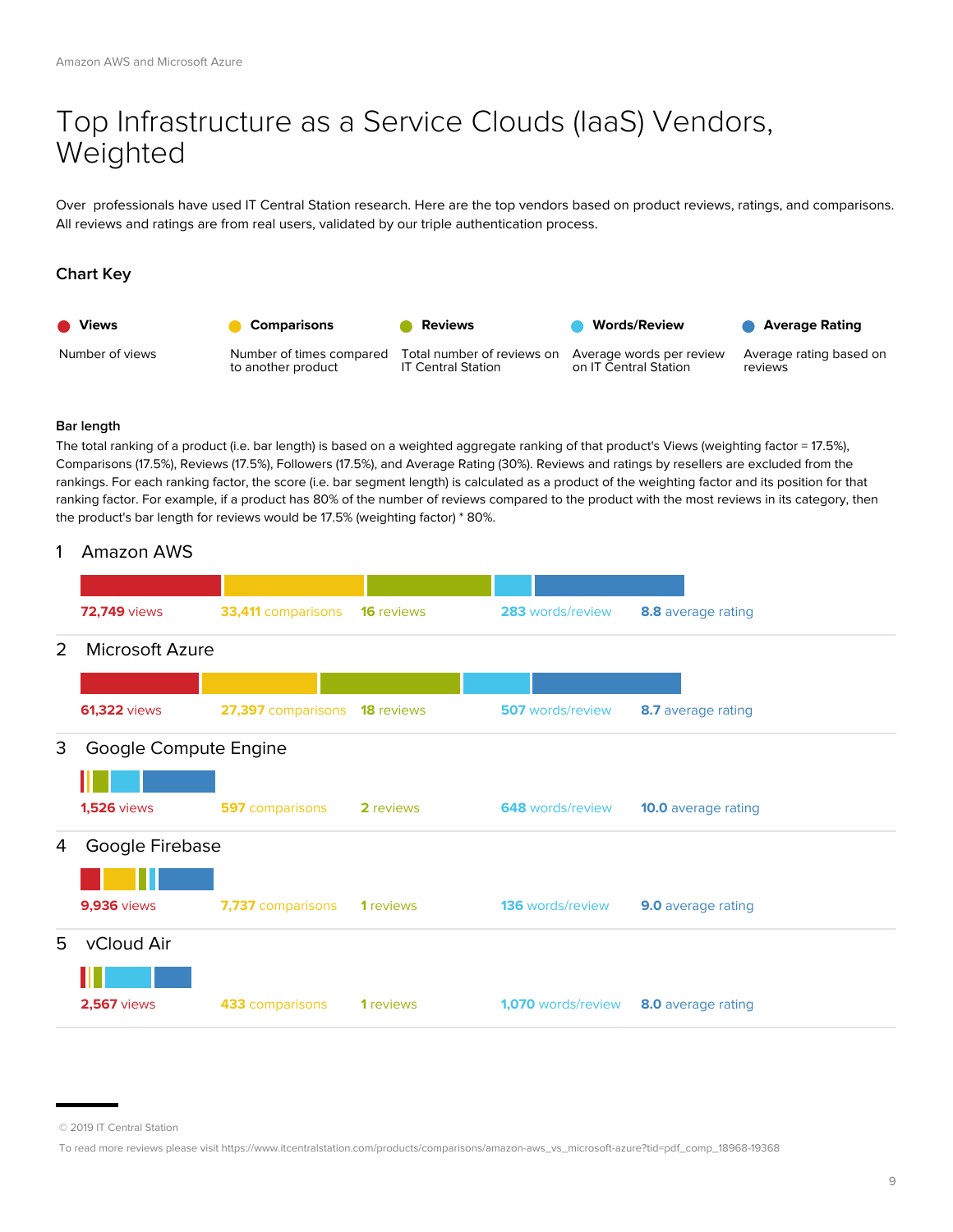| 6                                    | Stratoscale               |                   |                  |                        |                    |
|--------------------------------------|---------------------------|-------------------|------------------|------------------------|--------------------|
|                                      |                           |                   |                  |                        |                    |
|                                      | <b>6,999</b> views        | 2,522 comparisons | 1 reviews        | <b>51</b> words/review | 9.0 average rating |
| 7 <sup>7</sup>                       | SAP HANA Enterprise Cloud |                   |                  |                        |                    |
|                                      |                           |                   |                  |                        |                    |
|                                      | <b>2,847 views</b>        | 2,371 comparisons | <b>0</b> reviews | <b>O</b> words/review  |                    |
| 8                                    | <b>DigitalOcean</b>       |                   |                  |                        |                    |
|                                      |                           |                   |                  |                        |                    |
|                                      | <b>3,317 views</b>        | 1,584 comparisons | <b>0</b> reviews | <b>0</b> words/review  |                    |
| 9                                    | <b>Skytap Cloud</b>       |                   |                  |                        |                    |
|                                      |                           |                   |                  |                        |                    |
|                                      | <b>1,863</b> views        | 749 comparisons   | <b>0</b> reviews | <b>0</b> words/review  |                    |
| SAP Hybris on AWS<br>10 <sup>°</sup> |                           |                   |                  |                        |                    |
|                                      | Iľ                        |                   |                  |                        |                    |
|                                      | <b>1,112 views</b>        | 842 comparisons   | <b>0</b> reviews | <b>0</b> words/review  |                    |

<sup>© 2019</sup> IT Central Station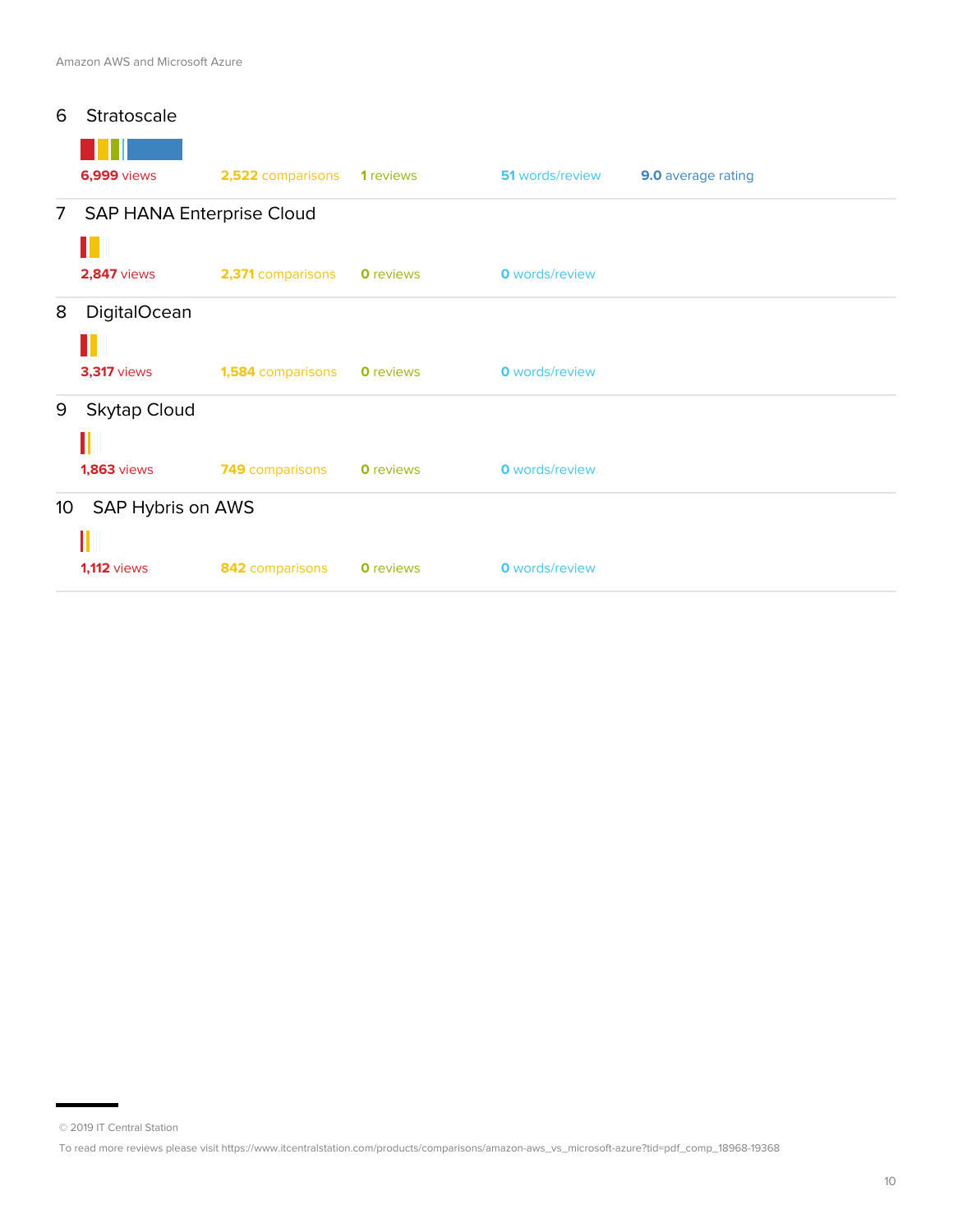## Top 5 Solutions by Ranking Factor

#### Views

| <b>SOLUTION</b> |                     | <b>VIEWS</b> |
|-----------------|---------------------|--------------|
|                 | Amazon AWS          | 72,749       |
| 2               | Microsoft Azure     | 61,322       |
| 3               | Google Firebase     | 9,936        |
| 4               | Stratoscale         | 6,999        |
| 5               | <b>DigitalOcean</b> | 3,317        |

#### Reviews

| <b>SOLUTION</b> |                       | <b>REVIEWS</b> |
|-----------------|-----------------------|----------------|
|                 | Microsoft Azure       | 18             |
| 2               | Amazon AWS            | 16             |
| 3               | Google Compute Engine | 2              |
|                 | vCloud Air            |                |
| 5               | Google Firebase       |                |

#### Words/Review

| <b>SOLUTION</b> |                       | <b>WORDS/REV</b><br><b>IEW</b> |
|-----------------|-----------------------|--------------------------------|
|                 | vCloud Air            | 1,070                          |
| 2               | Google Compute Engine | 648                            |
| З               | Microsoft Azure       | 507                            |
| 4               | Amazon AWS            | 283                            |
| 5               | Google Firebase       | 136                            |

<sup>© 2019</sup> IT Central Station

To read more reviews please visit https://www.itcentralstation.com/products/comparisons/amazon-aws\_vs\_microsoft-azure?tid=pdf\_comp\_18968-19368